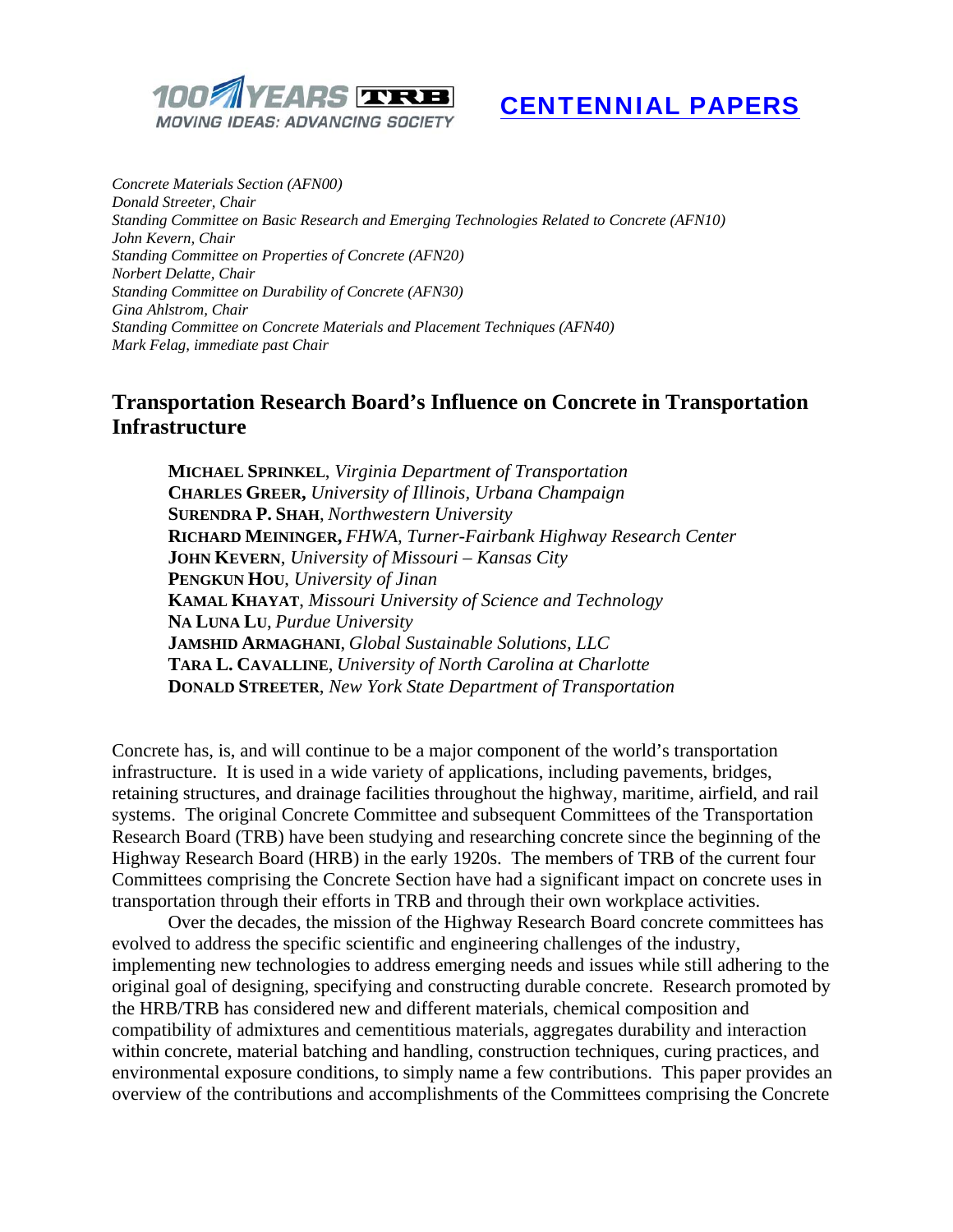Section over the past 100 years, as well as provide details on current challenges being addressed and insight into future relevancy of the Section in promoting durable, sustainable concrete transportation infrastructure that will meet society's needs.

#### **YESTERDAY**

The mission of the Concrete Committees has been fundamentally the same since inception, assuring the durability and performance of concrete used in transportation infrastructure. Characteristics including but not limited to strength, freeze-thaw resistance, scaling resistance, shrinkage, and permeability are as important today as they were in the 1920's when the HRB was formed.

 In the early days of the HRB, concrete was primarily composed of cement, aggregates (fine and coarse) and water. Research activities were reported by the Committee on Character and Use of Road Materials. The committee reported in the proceedings of the third annual meeting, in 1923, that "The strength of Portland cement concrete varies with the amount of actual solid material present in a given volume and also varies with the relative parts of this volume that are cement and aggregate. Other conditions remaining the same, the strength of concrete varies with the amount of mixing water. Concrete should be mixed with as little water as will yield a workable mixture for the use at hand. The grading of the aggregate has a decided effect upon the amount of water that may be used to yield a workable mixture, and consequently, upon the strength of the resulting concrete" $(1)$ . These facts, despite being published almost 100 years ago, remain at the core of modern concrete practice.

 In the 1920s, advances in new materials, including *high alumina cements* resistant to acid and alkali waters and accelerators in concrete were the subject of committee work. Although high alumina cements are currently only used in special construction, accelerators have become a primary driver of the high early strength concrete we can achieve to support today's demand for rapid construction *(2)*. *Alkali action* on Portland cement concrete*,* was a research focus area, aiming to produce carefully made, well cured concrete, rich in cement and of high unit strength and low permeability that could resist attack. The committee also reported on *aggregate research* and using repeated *freezing and thawing* and other types of accelerated tests to evaluate concrete with various aggregate*. Field control of concrete making* was also first reported in 1926, with reports indicating that field practices show the effects of the "water-cement ratio" upon the strength of concrete, and of the size and grading of particles upon economical design. The advantages of measuring granular materials by weight was also recognized *(3,4)*.

 In the 1930s alkali-silica reactivity (ASR) was recognized as producing significant degradation of concrete, which could be prevented through the use of low alkali cement. Other topics addressed by the committee included use of rail steel reinforcement, shale aggregates, and the magnesium sulfate soundness test *(5,6)*. By 1932, the Committee on Materials and Construction had been established and concrete and concrete materials activities were reported henceforth by this committee.Reports completed in the 1930s included those addressing durability topics, such as the impacts of deicers on concrete, soundness of aggregates, abrasion resistance, and durability testing, as well as construction focused topics such as placing and handling, vibration and its effects on bond, early age heat, and curing *(6,7,8,9,10)*. This decade saw the number of topics being reported on by the committee increasing, and many of the topics continue to be researched today.

 In the 1940s (particularly after World War II) publications focused on concrete durability were abundant, laying the foundation for the coming Eisenhower Highway Interstate System and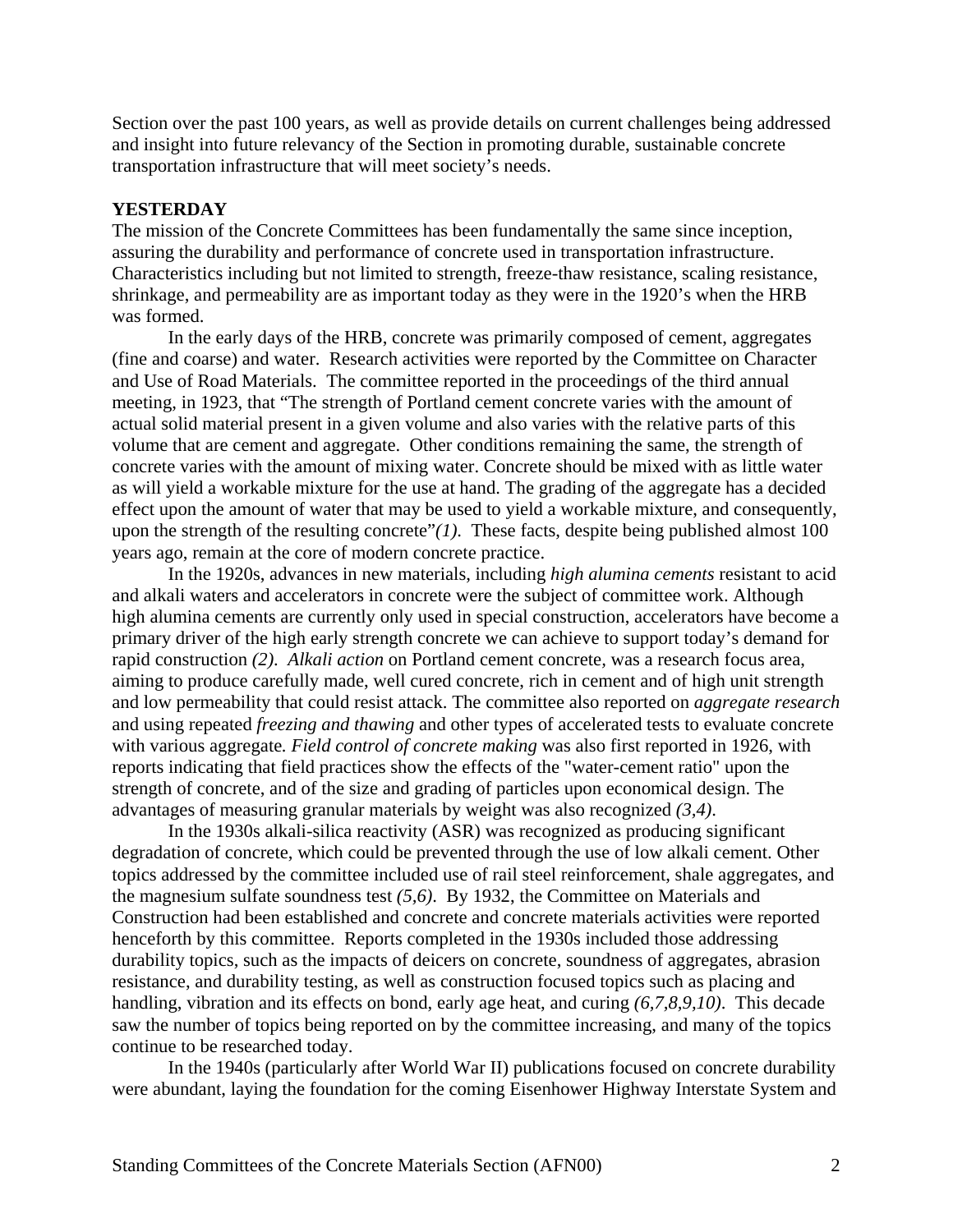much construction in the post-war decades. The list of topics and breadth of their coverage of durability issues included *(11,12)*:

- *Temperature and Moisture Variations in Concrete Pavements,*
- *Measurement of Amplitudes in Paving Concrete Being Compacted by Vibration,*
- *Strength Development of Concrete Stored at Low Temperature,*
- *Readings of a Volumeter lnclosing Portland Cement Pastes and Linear Changes of Concrete,*
- *Effect of Calcium Chloride on the Water Requirements,*
- *Specific Weights and Compressive Strengths of Concretes Made with Plain and Treated Cements.*
- *Effect of Entrained Air on the Bond Strength of Concrete,*
- *Washington Method of Determining Air in Fresh Concrete,*
- *Durability of Portland Cement Concrete Determined by Primary Directional Freezing and Uniform Thawing,*
- *Determination and Use of the Dynamic Modulus of Elasticity of Concrete, and*
- *Weathering Study of Some Aggregates*
- *Dynamic Testing of Concrete with the Soniscope Apparatus*,
- *The Air Requirement of Frost-Resistant Concrete,* (a landmark report by T. C. Powers)
- *The Effect of Substitutions of Fly Ash for Portions of the Cement in Concrete, and*
- *Volcanic Aggregates*

 Concrete pavements and the expansion of the highway system were topics of interest from the late 1940s and into the 1950s. After World War II, The American Association of State Highway Officials (AASHO), in conjunction with the HRB and the Public Roads Administration, pursued new systematic experiments assessing the service life of highway pavements through a number of road tests. The road tests were to be jointly financed by multiple state highway agencies and were to provide data to develop longer lasting pavements for increased traffic. The first of these road tests took place in 1950 and 1951 on a stretch of U.S. 301 in LaPlata, Maryland, to measure the impact of round-the-clock traffic on concrete pavements. The HRB administered this road test, which was financed by Maryland and 10 other eastern states, the District of Columbia, Public Roads Administration, truck manufacturers, and the HRB. The results from this and additional road test data established the relationships for structural designs based on expected loadings over the life of a concrete pavement *(14)*.

In 1950, the HRB began publishing information in Highway Research Board Bulletins, with new topics including thermal expansion of concrete, use of curing compounds, and new test methods including the Kelly ball for workability and Swiss Hammer for compressive strength *(15, 16).* Studies of precast and prestressed concrete construction were also of interest in the 1950's *(17, 18, and 19)*.

 In addition to the road test reports, bulletins in the 1960s included research findings in the areas of physical and chemical properties and durability performance of cements and aggregates *(20, 23)*, admixtures, and concrete pavement construction (21). A report on fly ash in concrete was published, as interest in this emerging supplementary cementitious material increased *(22, 24, and 25)*.

 In 1962, the Materials and Construction Department (MC) formalized Section B, Concrete Division, and established seven Committees. They consisted of:

• MC-B1: Performance of Concrete: Physical Aspects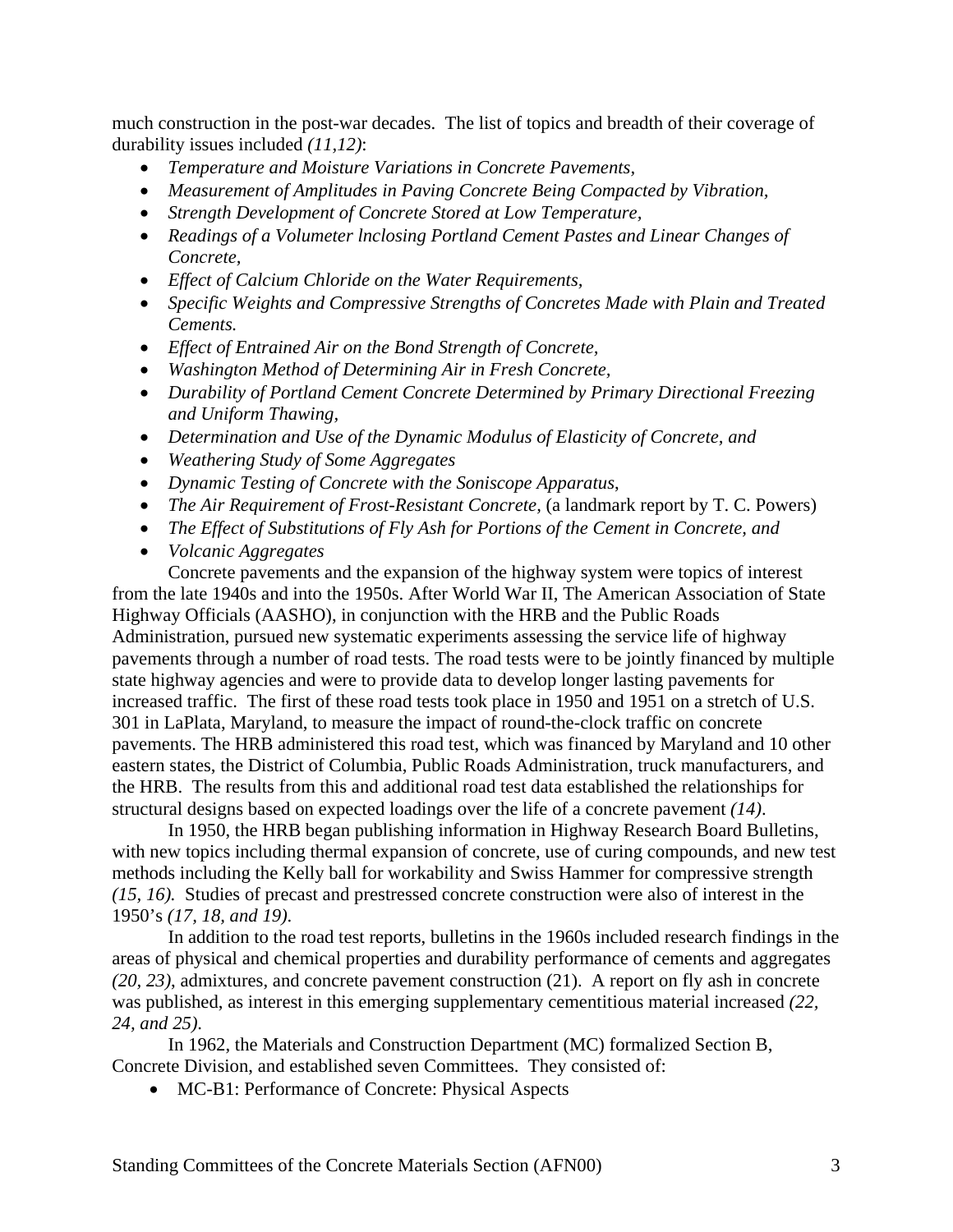- MC-B2: Performance of Concrete: Chemical Aspects
- MC-B3: Mechanical Properties of Concrete
- MC-B4: Curing of Concrete
- MC-B5: Chemical Additions and Admixtures for Concrete
- MC-B6: Basic Research Pertaining to Portland Cement Concrete
- MC-B7: Effect of Ice Control

 At the same time as the new Committee structure, the HRB moved to publishing papers in Highway Research Records (HRR) in 1963, with the first such publication on materials inventories *(26)*. Other HRRs in the 1960s included topics such as properties of concrete *(27)*, freezing and thawing of concrete and use of silicones *(28)*, alkali-carbonate rock reactions *(29)*, fly ash *(30)*, and numerous aggregate research topics. In 1967, a report of particular interest was by Bryant Mather entitled "Stronger Concrete (31)."

 In 1970, the committee codes were changes and the Concrete Section and Committees were renumbered with A2E00 and appropriate A2EXX designations respectively. The Committees continued to be active into the 1970s as the HRB changed its name to the Transportation Research Board to encompass multimodal activities. At this time the Transportation Research Record (TRR) emerged as a key publication featuring committee activities. TRRs published in the 1970s reflect the range of research performed during this decade, with prominent and emerging topics including concrete pavement applications (32, 33), reinforcement corrosion in concrete, permeability of concrete, shrinkage and cracking, and concrete durability. It was also in the 1970s when non-destructive testing procedures began to be reported and environmental considerations received additional research focus.

 In the 1980s and 1990s considerable research was turning to rehabilitation of existing concrete. To effectively determine the durability of concrete in service, research continued to progress on the use of non-destructive and in-situ evaluation of concrete infrastructure. Nuclear density testing, radar, and statistical techniques to more effectively evaluate concrete were being researched. Measures to mitigate deterioration of concrete were being studied and implemented. Numerous research reports related to corrosion protection and mitigation, as well as mitigation of shrinkage and cracking were presented at TRB and included in TRRs. Investigations at various times for the impact of all the different types of fibers had on concrete cracking were reported into the early 1990s. At the same time was the research and development of shrinkage reducing admixtures.

 The Strategic Highway Research Program (SHRP) in the 1990s reinforced the impact of ASR on concrete performance. Again, pozzolanic materials were incorporated into concretes and lithium had been identified has mitigating the impacts of ASR. Numerous tests were developed throughout the years and included petrographic examination of the aggregates proposed for use along with relatively rapid tests for expansion in mixtures containing potentially reactive aggregates.

 Seeing significant advancement in 1990s research, several generations of concrete admixtures were developed with the aim of altering a wide range of plastic and hardened properties of concrete to achieve high-early-strength and high-performance concrete. Use of admixtures allowed a dramatic reduction in the water-cementitious materials ratio (w/cm) in the concrete mix, which in turn resulted in higher-strength and more-durable concrete. Significant research was also done on the development and use of cementitious and pozzolanic materials, such as fly ash, silica fume, and slag, to replace or supplement the cement content in the concrete mixture. These materials significantly improved the durability of concrete by reducing its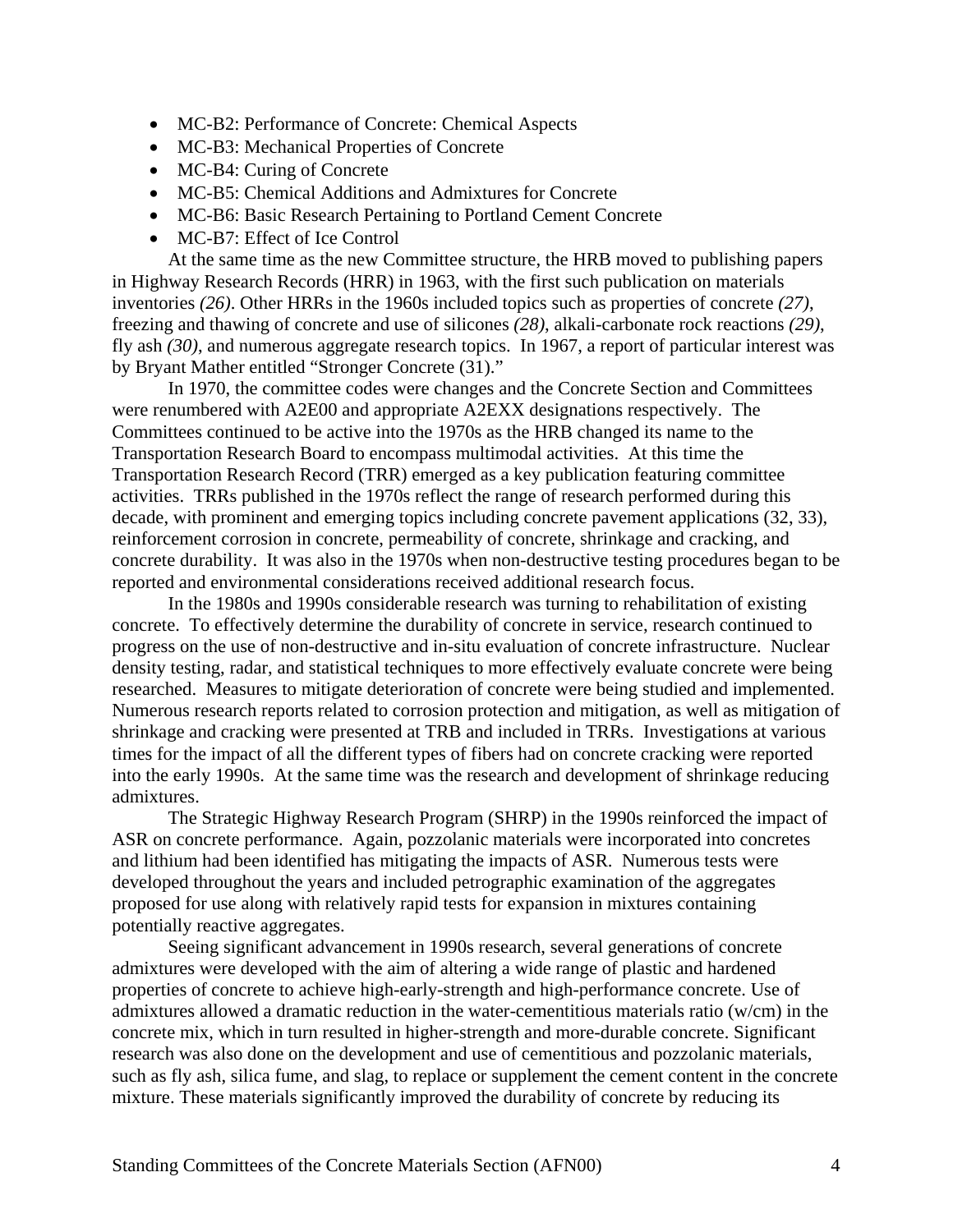permeability. Advances in concrete materials and use of alternative materials was becoming commonplace (34).

 By the turn of the century concrete materials and construction technology was advancing at a rapid pace, resulting in significant changes to materials, placement techniques, and evaluation of concrete. Restructuring to best address modern challenges, in 2003 TRB again revised the Committee structure, renumbering the Concrete Section as AFN00 with the four specific committees of:

- AFN10, Basic Research
- AFN20, Hardened Properties
- AFN30 Durability of Concrete
- AFN40 Concrete Materials and Placement Techniques.

A special subcommittee was also developed in the 2000s when the Task Force on Nanotechnology-Based Concrete Materials (AFN15T) was established specific to research and implementation of concrete nanotechnology, an emerging sub-discipline offering potential improvements in a variety of performance areas.

#### **TODAY**

In the last decade, improving concrete materials and mixtures have become critical to the current and future focus on sustainability and resilience of transportation infrastructure. Making today's concrete more durable remains a key research area and the focus of much recent work. Many of the research findings of past years is now being combined to achieve the best possible concrete performance.

 Other new technologies have emerged. Admixtures such as high range water reducers have been improved for use in concrete to produce self-consolidating concrete (SCC) for placement in hard to consolidate locations. Other materials such as silica fume and supplementary cementitious materials have been blended in different combinations and added to concrete to produce a variety of properties that are required for high strength, fast setting concrete for early opening of facilities such as concrete pavements for highway rehabilitation and airfield runway and taxiway repairs. Other current research initiatives include internal curing, accelerated concrete, alternative cementitious materials, optimized gradations, and mixtures designed using performance specifications (performance engineered mixtures).

 Today it is not uncommon for five or more admixtures and cementitious and pozzolanic materials to be included in a mixture in addition to the standard concrete ingredients. Such complex concrete mixtures are significantly different from the simple mixtures produced in the early days of concrete development under the HRB. Yet many specifications and construction practices developed in accordance with basic research of the 1950s are still being applied to today's concrete materials and construction.

 In addition, there are still unresolved problems and many unanswered questions associated with today's concrete. For example, excessive shrinkage and shrinkage cracking are being observed in many of the high-performance and high-strength concretes. These unintended consequences impact the durability of the concrete and thus tend to defeat the purpose of using such mixtures. Another important set of issues with today's concrete relates to the timing, duration, and type of curing, and the balance between curing time and speed of construction.

 Still another issue is the knowledge gap among many practitioners with regard to the properties of individual concrete ingredients, how the various ingredients interact in the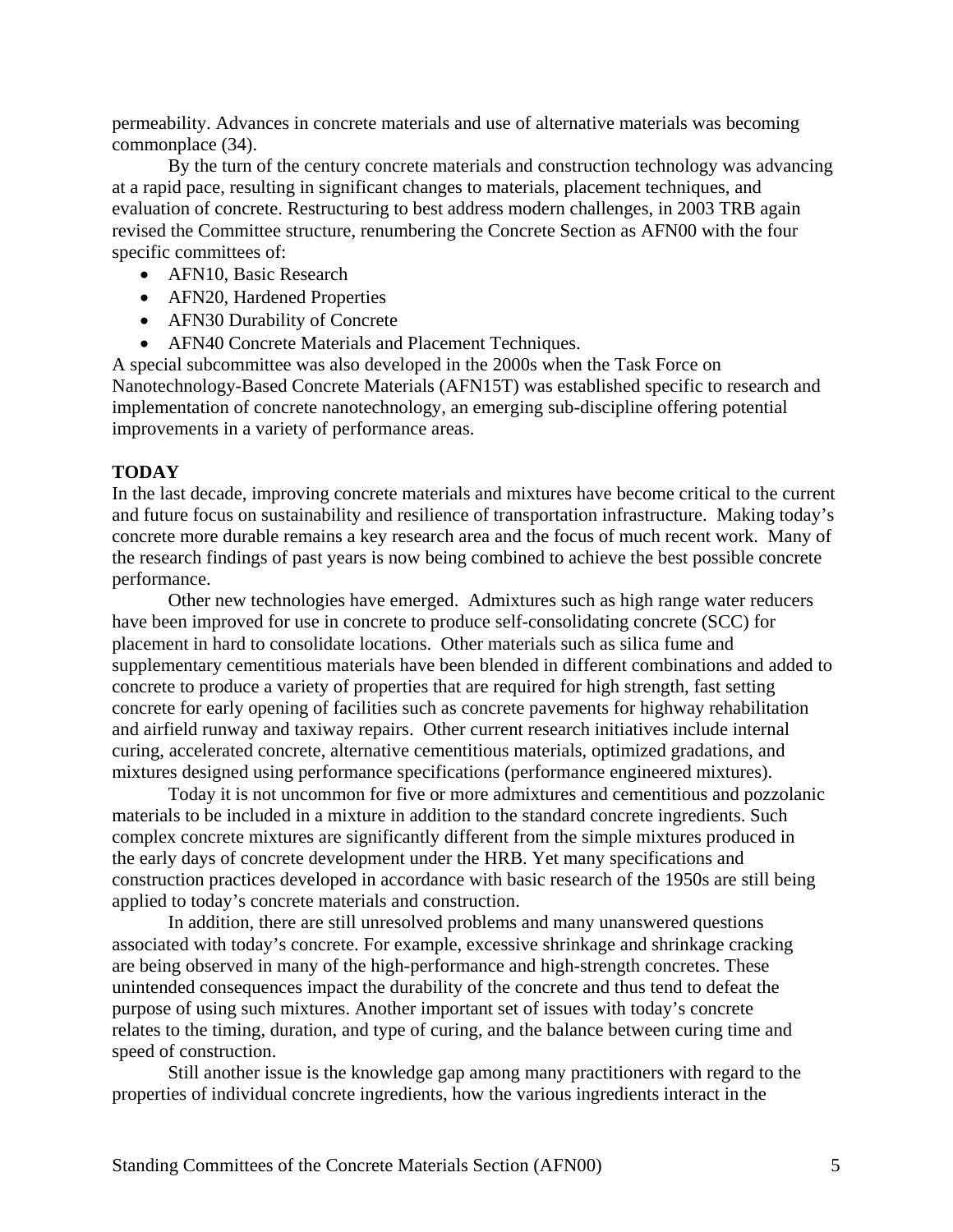concrete mixture, and how to arrive at the optimum mixture for the type of application and level of exposure to adverse environments. An effective technology transfer plan is needed to convey to practitioners state-of-the art information and the latest research findings on materials and concrete properties.

 Throughout the past decade, the concrete committees making up the Concrete Section of TRB have been strong contributors to successful Annual Meetings and provided many publications that have been in included in the Annual Compendium of Papers and in the TRR. The members of the Concrete Committees have collaborated as a section to hold effective and well-attended workshops, poster, and lectern-sections.

 As shown in Table 1, there have been 238 contributions to the Annual Compendium of Papers and 207 contributions to the Transportation Research Record related to concrete materials. This demonstrates the wide range of topics that are championed by the concrete section. Eighty-four of the contributions have been deemed as Practice Ready Papers, a distinction from TRB that signifies a paper makes a major contribution to the solution of a current or future challenge. Nearly 20 % of the contributions have been selected as Practice Ready Papers, which helps to emphasize the Section's focus on implementable research. Furthermore, the contributions from the last decade have come from nearly 950 unique authors, illustrating that the research is from a wide-range of stakeholders, ranging from research institutions, industry representatives, and highway agencies.

| Year         | <b>Contributions to</b><br>the Annual<br>Compendium of<br><b>Papers</b> | <b>Contributions to</b><br>the<br><b>Transportation</b><br><b>Research Record</b> | <b>Number</b><br>Designated as<br><b>Practice Ready</b><br><b>Papers</b> |
|--------------|-------------------------------------------------------------------------|-----------------------------------------------------------------------------------|--------------------------------------------------------------------------|
| 2009         | 25                                                                      | 21                                                                                | 0                                                                        |
| 2010         | 23                                                                      | 55                                                                                |                                                                          |
| 2011         | 18                                                                      | 19                                                                                | 5                                                                        |
| 2012         | 21                                                                      | 22                                                                                | 13                                                                       |
| 2013         | 20                                                                      | 16                                                                                | 14                                                                       |
| 2014         | 24                                                                      | 18                                                                                | 12                                                                       |
| 2015         | 33                                                                      | 16                                                                                | 18                                                                       |
| 2016         | 21                                                                      | 13                                                                                | 12                                                                       |
| 2017         | 21                                                                      | 17                                                                                | 6                                                                        |
| 2018         | 32                                                                      | 10                                                                                | 0                                                                        |
| <b>TOTAL</b> | 238                                                                     | 207                                                                               | 84                                                                       |

| Table 1: Recent contributions to the Transportation Research Board in topics related to |
|-----------------------------------------------------------------------------------------|
| concrete materials                                                                      |

 Research Needs Statements (RNSs) are an important contribution from the concrete committees, and over the last decade sixteen research needs statements have been developed by the Committees, as shown in Table 2. In addition to helping to guide the direction and selection of workshop and session topics, nine of these RNSs have become funded projects under the NCHRP program. To become funded under NCHRP, the RNSs must been championed by an AASHTO committee or by a state transportation agency, and the high percentage of the RNSs that have been funded demonstrates the Concrete Section's focus on addressing challenges and developing technologies that would greatly benefit transportation agencies.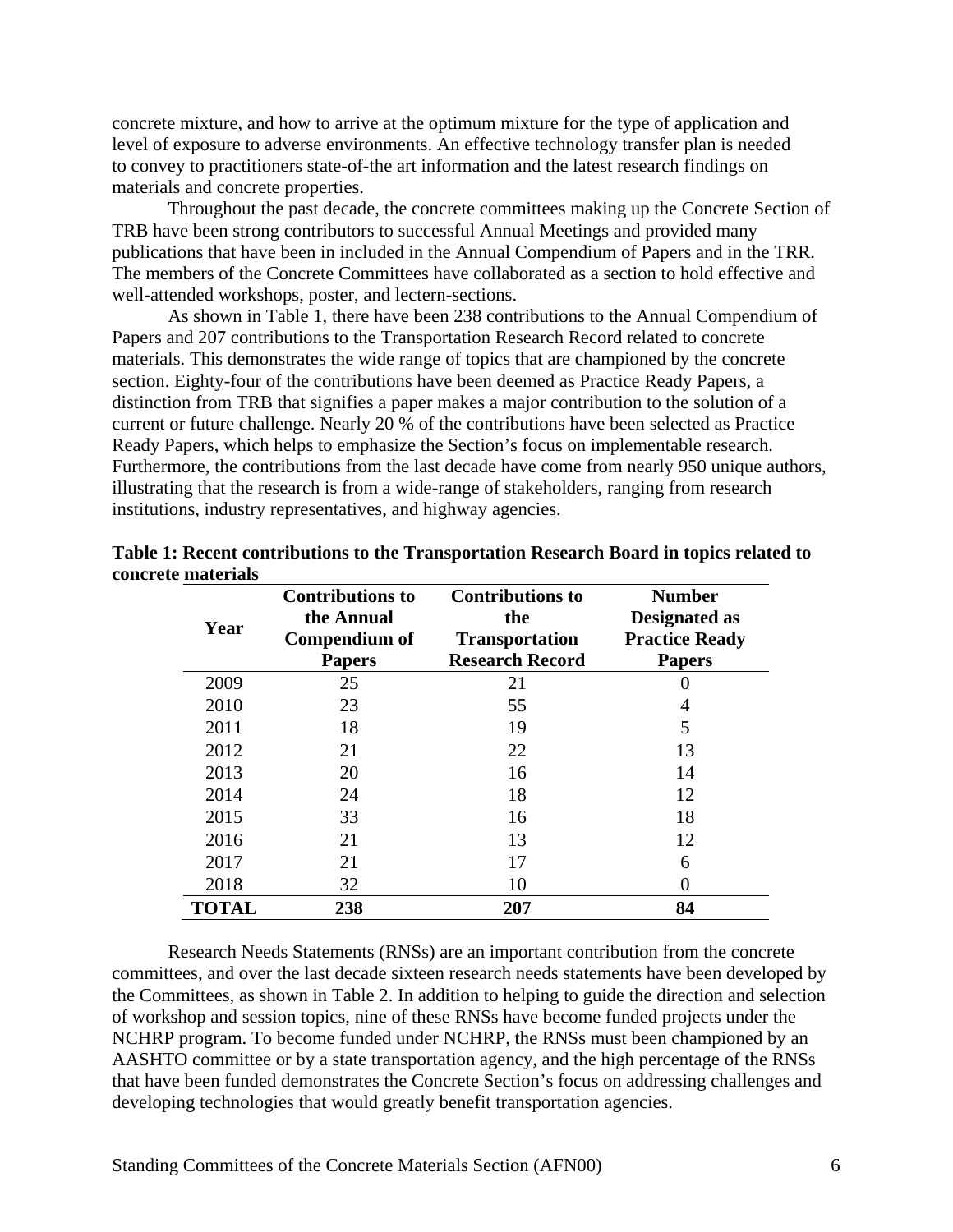| Committee         |                             |
|-------------------|-----------------------------|
| AFN10             | 6                           |
| AFN <sub>20</sub> | 3                           |
| AFN30             | $\mathcal{D}_{\mathcal{L}}$ |
| AFN40             | 5                           |
| <b>TOTAL</b>      | 16                          |

**Table 2: Research Needs Statements developed by the Concrete Section from 2009 to 2019.** 

### **TOMORROW**

Concrete is continually evolving. 100 years ago when the HRB began, concrete was rather simplistic, comprised of sand, stone, cement, and water. Through the century a lot has changed to the raw materials, use of many additional types of materials, the knowledge of chemical interactions within concrete, and how best to handle, place, and cure concrete just to name a few. The challenge to the concrete community in the future is to promote and develop a thorough and comprehensive understanding of the properties of concrete and of its multiple ever-changing ingredients.

 Many changes have occurred to the sources and production of cement, including the raw materials and fuel used and the grinding of the clinker. Today's cements are much finer than those of the 1950s and 1960s. Research in the basic properties of cement is needed to evaluate the effect of such properties as fineness, chemical composition on the heat of hydration, and on concrete shrinkage. Much like the internet was not envisioned 100 years ago, concrete of the future may contain significant materials yet to be envisioned; however, the trajectory of needs and development lets us imagine the future of concrete.

Newer concretes, referred to as meta-concretes, possess novel functionality and superior performance through advanced manufacturing processes such as nanotechnology. Modern concrete bears both structural and functional features, which has been intensively researched, but multi-functional features of concrete structures related to heat, light, sound, and vibration have not been systematically investigated. However, multi-functional meta-concrete provides improvement of traditional properties, such as mechanical and transport properties, and endorsement of the novel functionalities such as sensing, self-cleaning, and energy harvesting by taking advantage of nanotechnology in cement and concrete.

Compressive strength is important for sizing compression elements and our industry has made considerable progress in increasing the compressive strength of concrete, however, designers of long bridges and tall structures may also specify a high modulus of elasticity (MOE) to limit lateral deformations. An increase of MOE is often introduced by the increase of the compressive strength that always results in the increase of the price. Many research projects have studied reinforcing cement composites with carbon nanotube (CNT) and carbon nanofibers (CNF). When well dispersed [35, 36], a very small amount of CNT or CNF (less than 0.1% by weight of cement) can substantially improve the flexural strength, reduce autogeneous shrinkage, enhance piezoresistivity, and delay on set of corrosion of reinforcing bars.

The quality of concrete in service will always be affected by the environment, resulting a gradient porous microstructure from the surface, which in turn, accelerates the migration and deterioration processes of the surface. Surface treatment of concrete with various chemicals such as silane, siloxane and resin; inorganic agents, such as water glass (sodium silicate), have been widely used in research and practice [37,38]. Use of nanoparticle for surface treatment often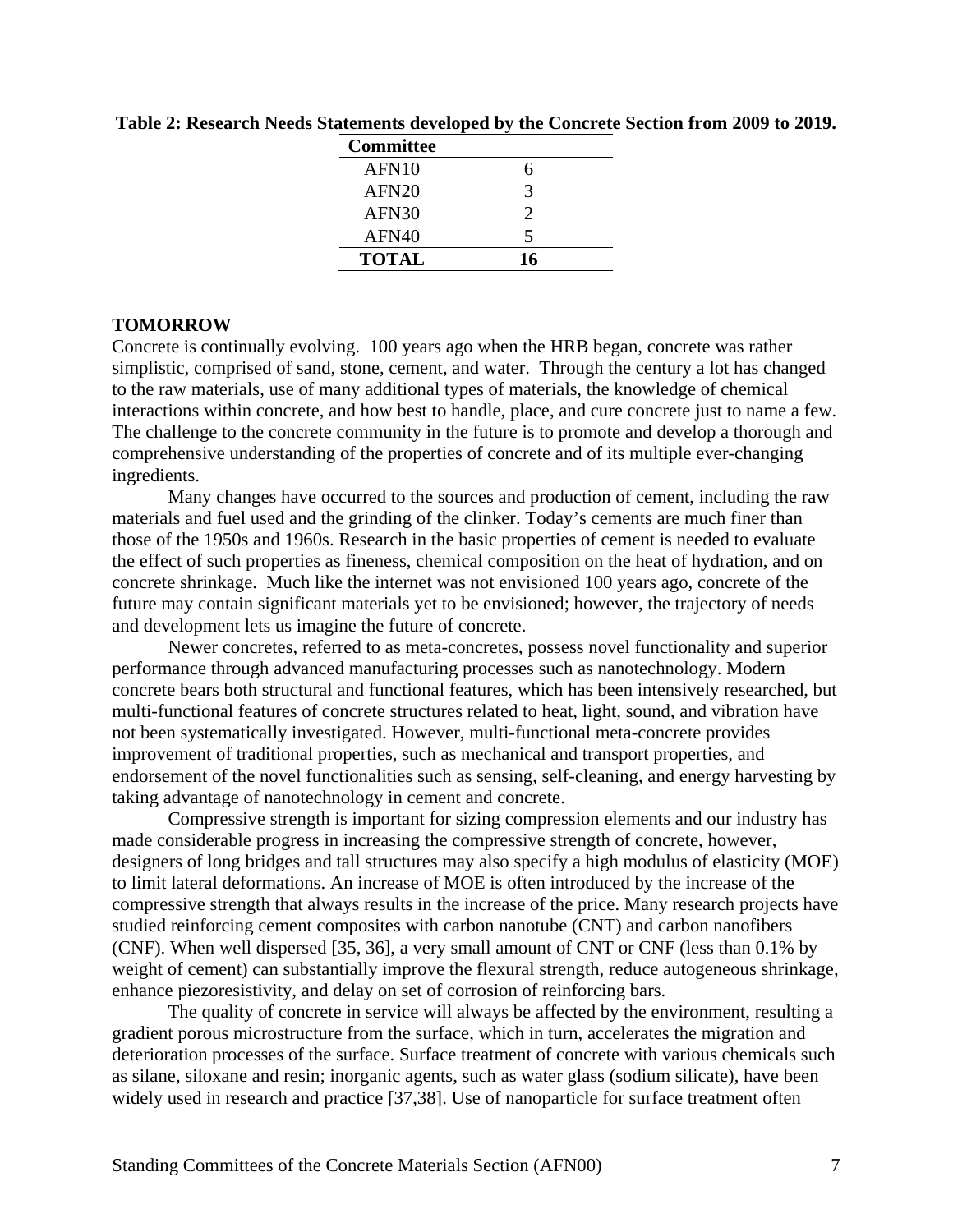encounters the issue of the penetration of nanoparticle into the concrete. Recently, silica-based nanomaterials have been used directly for surface treatment of hardened concrete, which shows the possibility of improving the quality of the surface by the design of the material and the treatment technique [39,40]. The findings indicate the potential of using nanosilica in reducing the transport properties of cement concrete. Furthermore, studies showed that the optimization of the microstructural and compositional properties of the surface concrete lead to the enhancement of the durability, such as calcium leaching resistivity [41], sulfate attack resistivity [41], chloride ion resistivity [42], carbonization resistivity [43].

Photocatalysis is the most commonly researched feature of concrete with the desire of air purifying, self-cleaning, etc. Semi-conductor, such as nanoTiO2 has often been applied to endow materials with these properties. NanoTiO<sub>2</sub> has been added into concrete to make a self-cleaning concrete structure. However, the huge amount of nanoTiO<sub>2</sub> required to make concrete makes it impractical in large scale uses considering the price, therefore the surface treatment of concrete with nanoparticle is a more practical way. Nanosilica could act as binder of the functional nanoparticles with concrete matrix, and making the surface more photocatalytical.  $SiO<sub>2</sub>$  can reduce the release of photocatalysts on the surface of cement pastes after the simulated raining.

Heat is the most earth-abundant energy source that can be directly converted into electrical energy using the thermoelectric (TE) effect [44]. A good TE material should have high Seebeck coefficient and electrical conductivity to achieve higher power output, while the low thermal conductivity is desired to maintain the temperature difference across the material. To explore the feasibility of developing concrete with TE behaviors, limited research has been performed using steel or carbon fiber in concrete to attempt to increase TE effect of concrete [45- 47].

Piezoelectric materials can directly convert mechanical energy into electricity or vice versa. These materials are widely used as actuators, sensors, transducers and energy harvesters. Concrete structures are widely exposed to mechanical loading, deflection and vibration, which provides abundant opportunity for piezoelectric based concrete materials for energy harvesting and sensing applications.

Despite recent advancements, developing meta-concrete with unique properties (thermal, electrical, optical and magnetic) are still in their infancy. Many scientific and technological challenges need to be addressed in future studies. The scientific and technological importance of developing meta-concrete is evident, and their potential impact is remarkable to the design, construction and testing of future infrastructures. Fortunately, the rapid revolution in nanotechnology and processing techniques are opening up exciting venues to create metaconcrete through additive manufacturing, modular construction, and artificial intelligent design and construction.

While nanotechnology will significantly impact concrete performance for the foreseeable future, we must still be cognizant of the other more macro materials, construction practices, and testing methods that will impact the future performance of concrete. Concrete additives are rapidly changing. There is a need to evaluate the basic properties of the various admixtures, fibers, and cementitious and pozzolanic materials. Issues associated with the use of these materials in concrete, including setting time, plastic and hardened shrinkage, and the need for extensive curing should be investigated. Future research should produce a catalog of the types and dosage or proportion of these materials in concrete, and the specific level of performance and strength achieved with each.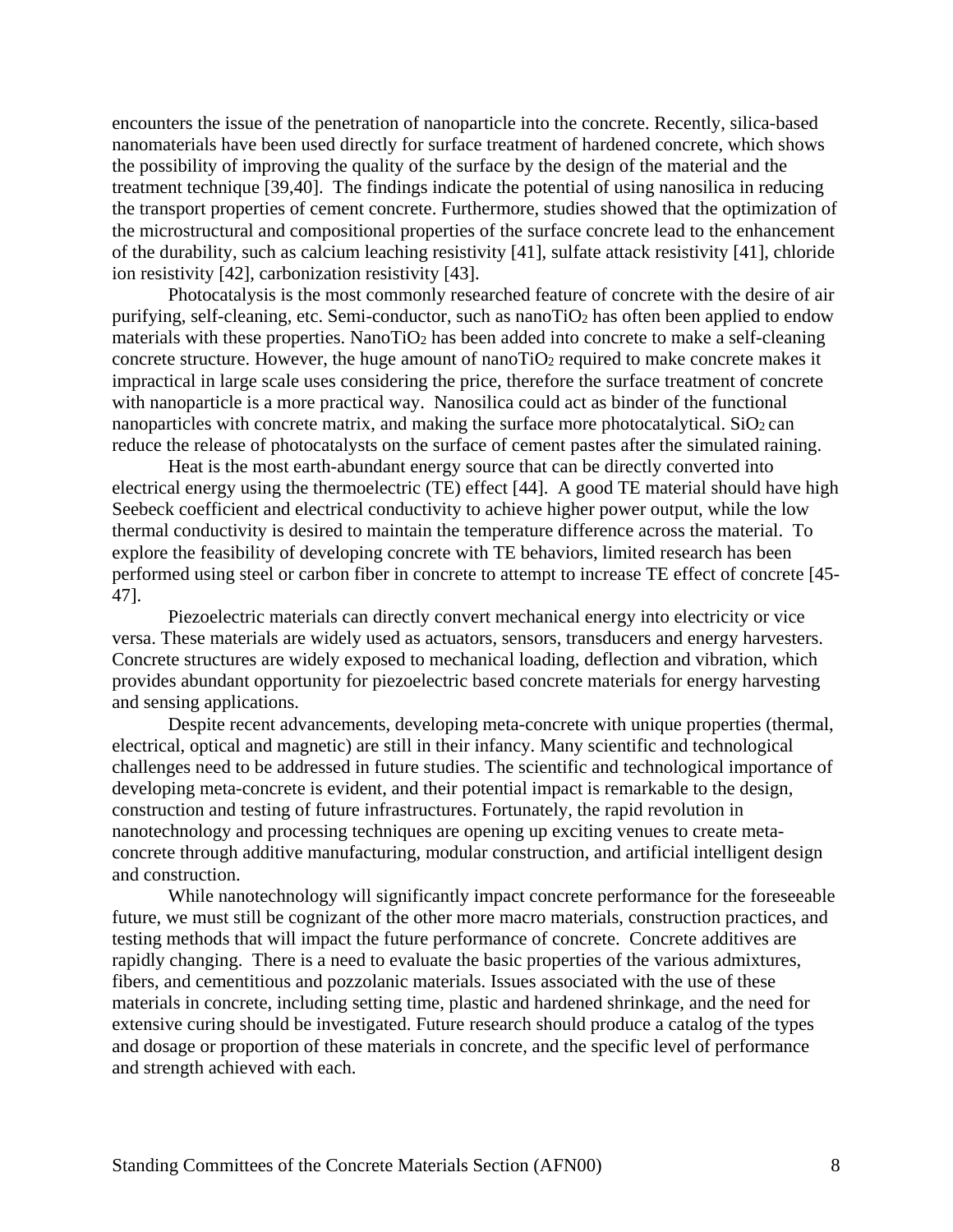The industry has moved toward internal curing of concrete. The use of high cement content, silica fume, and low w/cm ratio has made the concrete denser but more prone to shrinkage and thermal cracking. Curing compounds and even surface curing are no longer effective in preventing all types of shrinkage or cracking. New materials and methods of curing will certainly be developed in the future.

 New construction practices continue to be developed as concrete characteristics and applications change. Accelerated construction will become more prevalent and methods to place and cure concrete in a timely manner will need to be developed. 3D printing, while still in its infancy, is rapidly growing to provide faster and safer construction using concrete. These new materials and methods will require new tests for concrete to assure consistency and quality during placement and to assure durability for 75, 100, or more years of service. New technologies are needed to enable testing of the workability and air content of mixtures in a nonintrusive manner. Perhaps a nonintrusive device will be developed for measuring the concrete workability from the concrete stream during discharge. In addition, the concept of 28 day strength may become obsolete as an acceptance requirement. Concrete mixtures of the future may reach their ultimate strength in hours rather than days. This accelerated development of strength may alter the microstructure of the concrete. Research will be needed to better understand the physical and chemical properties of hydration, as well as the extent of microcracking and volume change in the paste matrix. We are already seeing alternative cementitious materials being developed and such products may require entirely new test methods.

The next century offers great opportunities for extending the life of the transportation infrastructure. An important focus of our vision of the future of concrete should be on the longevity of pavements and structures. The life of bridges, pavements, and supporting concrete structures should at least double in the next century. This life extension will occur through the improved quality control of materials, methods, and design and construction practices. Technical innovations in the production, transport, placement, finishing, and curing of concrete will play a role in reducing the variation of properties from one batch of concrete to another. The emphasis in the early part of the next 100 years will be on long-term performance standards, materials, optimization techniques, the science of chemical admixtures, and advances in understanding of aggregate-paste transition zones. Beyond that we cannot be certain but we are assured that the expertise, knowledge, and dedication of the people in the concrete industry that participate in the Concrete Committees of the Transportation Research Board will play a significant role in future advancements.

#### **REFERENCES**

- 1. National Research Council Bulletin No. 48, pages 97 to 105, 1923.
- 2. Proceedings of the fifth annual meeting, 1925.
- 3. Proceedings of the sixth annual meeting, 1926.
- 4. Proceedings of the eighth annual meeting, 1928.
- 5. Proceedings of the eleventh and twelfth annual meetings, 1931 and 1932.
- 6. Proceedings of the eleventh and twelfth annual meetings, 1931 and 1932.
- 7. Proceedings of the thirteenth, and fifteenth annual meetings, 1933, 1935.
- 8. Proceedings of the sixteenth annual meeting, 1936.
- 9. Proceedings of the seventeenth annual meeting, 1937.
- 10. Proceedings of the eighteenth annual meeting, 1938.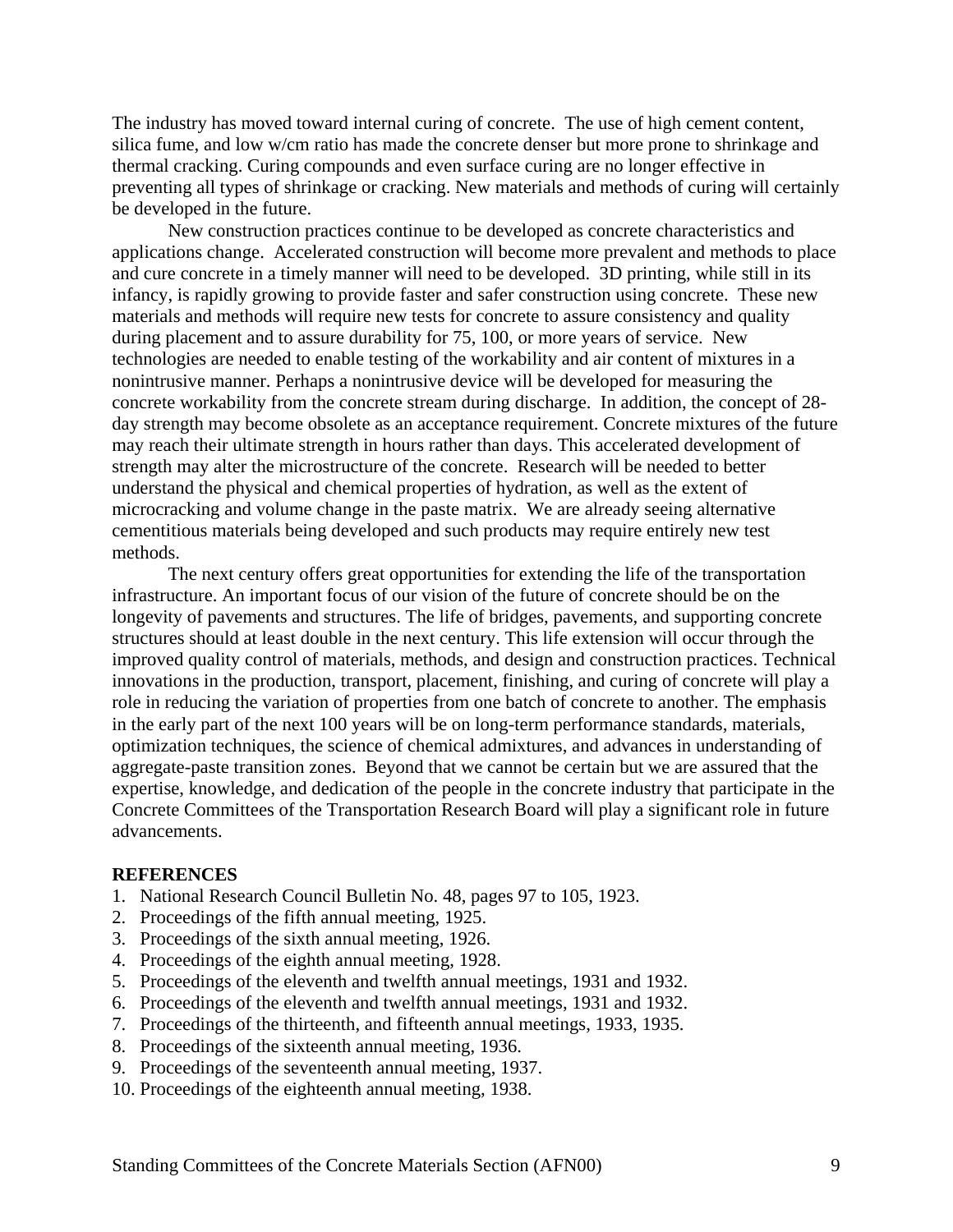- 11. Proceedings of the twenty third annual meeting, 1943.
- 12. Proceedings of the twenty first to twenty ninth annual meetings, 1941 to 1949.
- 13. Bulletin Vol. 20, No. 11, December 1950.
- 14. The AASHO Road Test, Report 7, Summary Report, HIGHWAY RESEARCH BOARD
- of the NAS-NRC Division of Engineering and Industrial Research, Special Report 61G.

Publication No. 1061, National Academy of Sciences-National Research Council. Washington, D.C. 1962

- 15. Bulletin No. 132, 1956.
- 16. Bulletin No. 201, 1958.
- 17. Bulletin 39, 1951.
- 18. Bulletin No. 179, 1958.
- 19. Bulletin No. 181, 1958.
- 20. Bulletin No. 239, 1960.
- 21. Bulletin No. 265, 1960.
- 22. Bulletin No. 284, 1961.
- 23. Bulletin No. 305, 1961.
- 24. Bulletin No. 310, 1962.
- 25. Bulletin No. 355, 1962.
- 26. HRR No. 1 was Materials Inventories, 1963.
- 27. HRR No. 3, 1963.
- 28. Freezing and Thawing of Concrete and Use of Silicones (No. 18, 1963)
- 29. Symposium on Alkali-Carbonate Rock Reactions (28) (No. 45, 1964)
- 30. Symposium on Fly Ash in Concrete (No. 73, 1965),
- 31. STRONGER CONCRETE (30). (No. 210, 1967).
- 32. TRR No. 504, Portland Cement Concrete" reported on 7 concrete materials topics (31).
- 33. TRR No. 485, 1974).
- 34. TRR 1532 in 1996
- 35. Shah S, Konsta-Gdoutos M, Metaxa S, Zoi S. Highly dispersed carbon nanotube reinforced cement based materials. United States Patent US9365456 (B2) - 2016-06-14.
- 36. Shah S, Konsta-Gdoutos M, Metaxa S, Zoi S. Highly dispersed carbon nanotube reinforced cement based materials. United States Patent No. 9499439 (B2) - 2016-11-22
- 37. Basheer P, Basheer L, Cleland D, Long A. Surface treatment for concrete: assessment methods and reported performance. Constr Build Mat 1997; 11: 413-429.
- 38. Christodoulou C, Goodier C, Austin S, Webb J, Glass G. Long-term performance of surface impregnation of reinforced concrete structures with silane. Constr Build Mater 2013; 48: 708-716.
- 39. Hou P, Cheng X, Qian J, Shah, S. Effects and mechanisms of surface treatment of hardened cement-based materials with colloidal nanoSiO2 and its precursor. Constr Build Mater 2014; 53: 66-73.
- 40. Pan X, Shi Z, Shi C. A review on surface treatment for concrete-Part 2: Performance. Constr Build Mater 2017; 11: 413-429.
- 41. Hou P, Zhang R, Cai Y, Cheng X, Shah S. In situ Ca(OH)2 consumption of TEOS on the surface of hardened cement-based materials and its improving effects on the Ca-leaching and sulfate-attack resistivity. Constr Build Mater 2016; 113: 890-896.